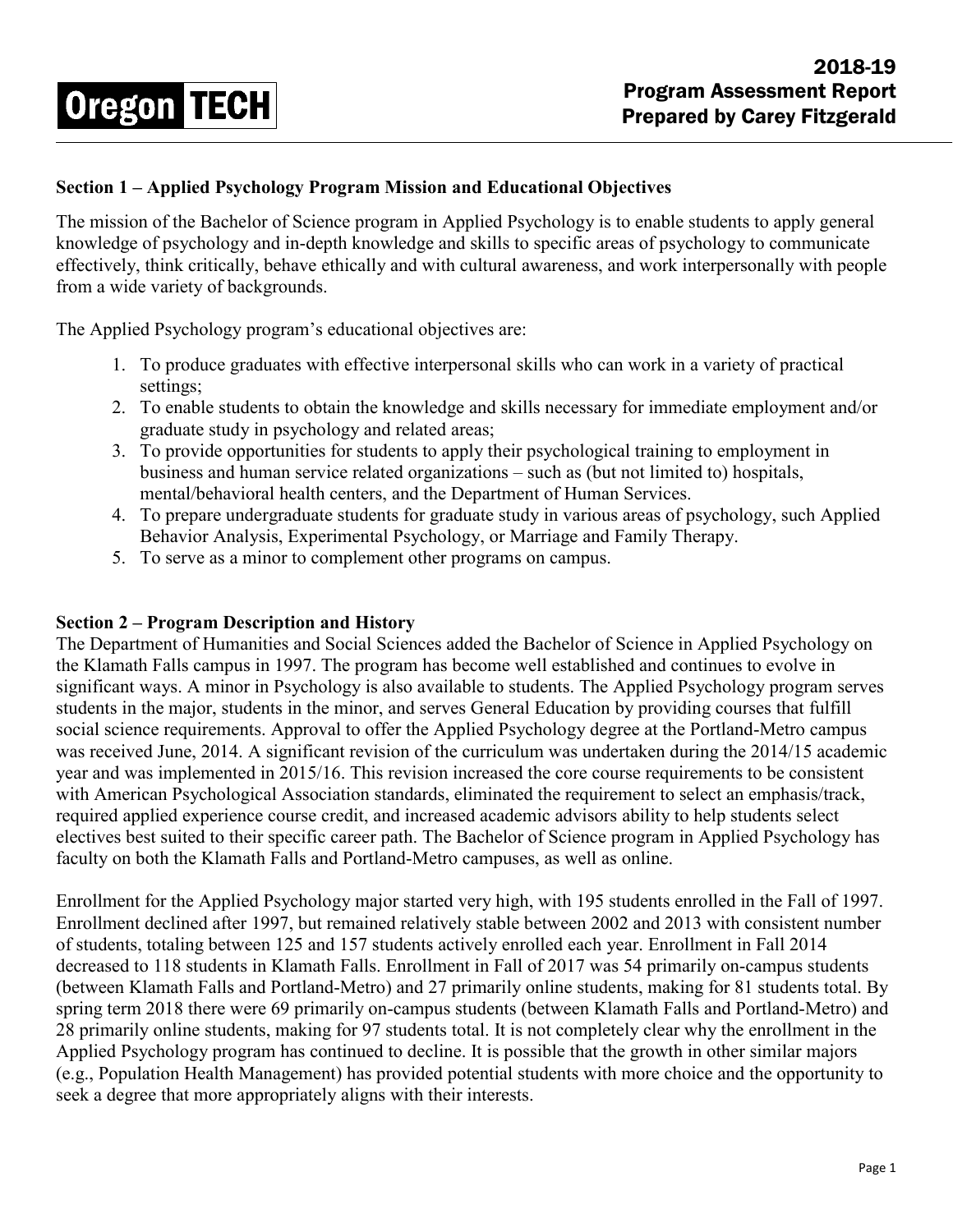The Applied Psychology program has historically graduated between 30-56 students annually, with 38 students graduating in Spring 2018. As of Fall 2018, the Applied Psychology program has 125 majors – 78 of which are on the Klamath Falls campus, 12 are on the Portland-Metro campus, and 35 are online. Of Applied Psychology graduates, 68% report being employed after graduation, 29% report continuing their education after graduation, 3% report still seeking a job after graduation. This produces a "success rate" of 97%. The median annual income of our Bachelor of Science graduates is \$31,100.

The Applied Psychology program has maintained networked connections with several local organizations in Klamath Falls – including Klamath Basin Behavioral Health, the Department of Human Services, and Sky Lakes Hospital – allowing for our students to gain experiential learning through our externship opportunities, the OIT Well-bring program, and the Relationship Building Program. Our program also allows students to gain experience working with the Autistic community by working in our BIG Applied Behavior Analysis Clinic in Klamath Falls.

A new faculty member – Dr. Carey Fitzgerald – joined the Applied Psychology program as an Assistant Professor in July, 2019.

## **Section 3 – Program Student Learning Outcomes**

These Program Student Learning Outcomes were last reviewed and assessed during the 2014-15 academic year.

**PSLO 1:** Students will demonstrate an understanding of and be able to use major research methodologies in psychology, including design, data analysis, and interpretation

**PSLO 2:** Students will demonstrate knowledge and understanding of relevant ethical issues including a general understanding of the APA Code of Ethics.

**PSLO 3:** Students will demonstrate basic counseling techniques.

**PSLO 4:** Students will demonstrate effective writing conventions by using APA style effectively in empirically based reports, literature reviews and theoretical papers.

**PSLO 5:** Students will demonstrate effective oral communication skills in various formats (e.g. group discussion, debate and lecture).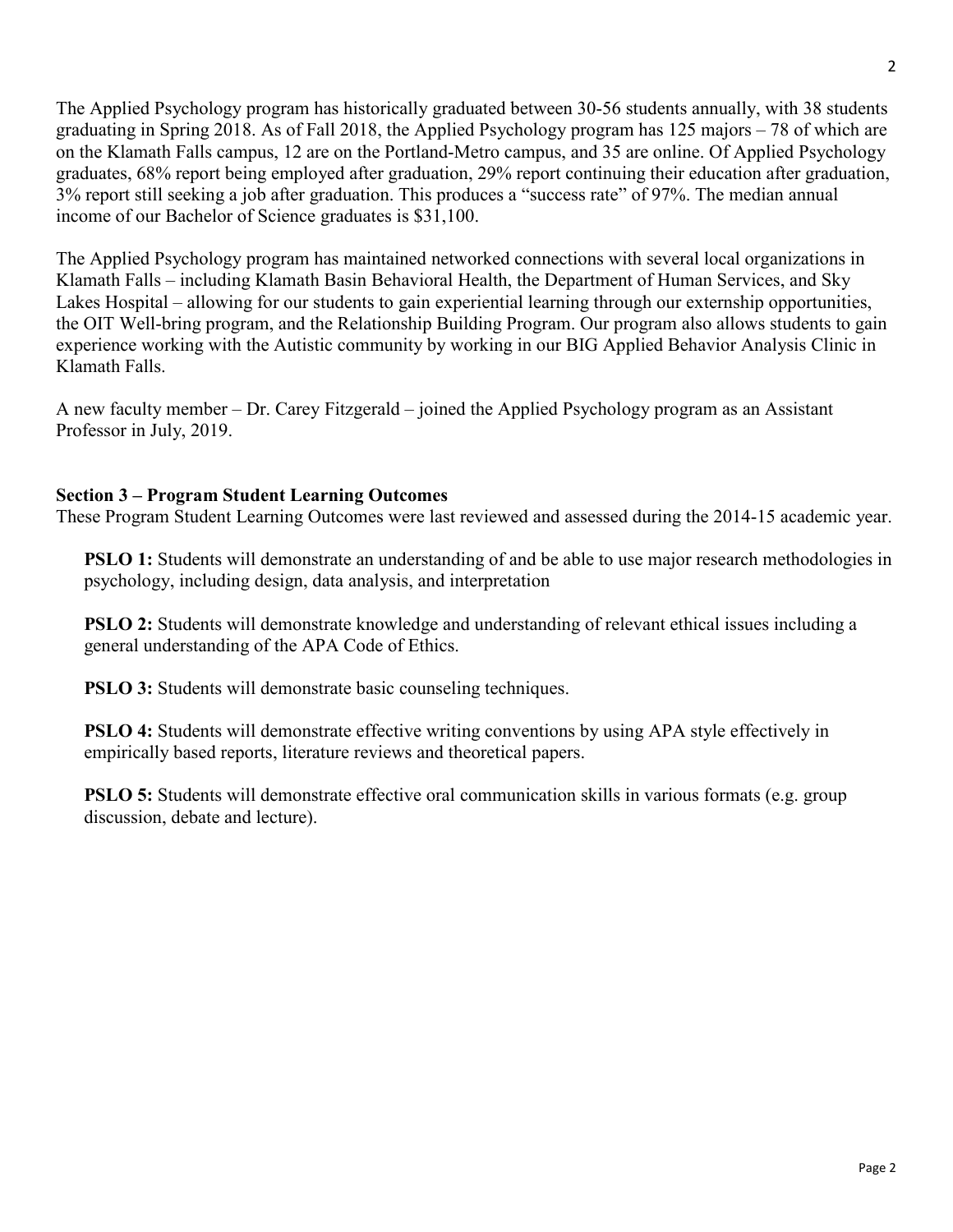# **Applied Psychology B.S. Student Learning Outcomes Table**

# **F – Foundation P – Practice C – Capstone**

| <b>COURSE</b>             |                           |                           |                           |                   |                         |                                                                          |                                                                                  |                                                                                    |                                                       |                                             |                                         |
|---------------------------|---------------------------|---------------------------|---------------------------|-------------------|-------------------------|--------------------------------------------------------------------------|----------------------------------------------------------------------------------|------------------------------------------------------------------------------------|-------------------------------------------------------|---------------------------------------------|-----------------------------------------|
|                           | PSLO <sub>1</sub>         | PSLO <sub>2</sub>         | PSLO <sub>3</sub>         | PSLO <sub>4</sub> | <b>PSLO<sub>5</sub></b> | Communication<br><b>ESLO</b><br>$\mathbf{I}$<br>$\overline{\phantom{0}}$ | <b>Inquiry &amp; Analysis</b><br><b>ESLO</b><br>$\mathbf I$<br>$\mathbf{\Omega}$ | <b>Ethical Reasoning</b><br>ESLO <sup>1</sup><br>$\mathbf{I}$<br>$\mathbf{\omega}$ | Quantitative Literacy<br><b>ESLO</b><br>$\frac{1}{4}$ | - Teamwork<br><b>ESLO</b><br>$\overline{S}$ | 6 - Diverse Perspectives<br><b>ESLO</b> |
| <b>PSY</b><br>201/202/203 | $\mathbf{F}$              | $\boldsymbol{\mathrm{F}}$ |                           |                   | $\mathbf F$             |                                                                          |                                                                                  |                                                                                    |                                                       |                                             |                                         |
| <b>PSY</b><br>215/216     |                           | $\boldsymbol{\mathrm{F}}$ | $\boldsymbol{\mathrm{F}}$ |                   | $\mathbf F$             |                                                                          |                                                                                  |                                                                                    |                                                       |                                             |                                         |
| <b>PSY 220</b>            |                           | $\overline{F}$            |                           |                   | $\mathbf F$             |                                                                          |                                                                                  |                                                                                    |                                                       |                                             |                                         |
| <b>PSY 225</b>            | $\mathbf{P}$              |                           |                           | ${\bf P}$         | $\mathbf F$             |                                                                          |                                                                                  |                                                                                    | ${\bf P}$                                             |                                             |                                         |
| <b>PSY 301</b>            |                           | $\mathbf{P}$              | $\, {\bf P}$              |                   | $\, {\bf P}$            |                                                                          |                                                                                  |                                                                                    |                                                       |                                             |                                         |
| <b>PSY</b><br>311/312     | $\boldsymbol{\mathrm{F}}$ | $\mathbf F$               |                           |                   | $\mathbf F$             |                                                                          |                                                                                  |                                                                                    |                                                       |                                             |                                         |
| <b>PSY</b><br>313/314     | ${\bf P}$                 | $\, {\bf P}$              |                           | $\mathcal{C}$     | $\mathbf{P}$            |                                                                          |                                                                                  |                                                                                    | ${\bf P}$                                             |                                             |                                         |
| <b>PSY 317</b>            |                           | $\, {\bf P}$              | ${\bf F}$                 |                   | $\, {\bf p}$            |                                                                          |                                                                                  |                                                                                    |                                                       |                                             |                                         |
| <b>PSY</b><br>321/322     | $\rm F$                   | $\boldsymbol{\mathrm{F}}$ |                           |                   | $\mathbf F$             |                                                                          |                                                                                  |                                                                                    |                                                       |                                             |                                         |
| <b>PSY</b><br>330/331     | $\rm F$                   | $\boldsymbol{\mathrm{F}}$ |                           |                   | $\rm F$                 |                                                                          |                                                                                  |                                                                                    |                                                       |                                             |                                         |
| <b>PSY</b><br>334/335     |                           | $\mathbf{P}$              |                           |                   | $\, {\bf p}$            |                                                                          |                                                                                  | $\mathbf F$                                                                        |                                                       |                                             |                                         |
| <b>PSY</b><br>336/337     |                           | $\overline{F}$            |                           |                   | $\mathbf F$             |                                                                          |                                                                                  |                                                                                    |                                                       |                                             |                                         |
| <b>PSY 339</b>            | $\boldsymbol{\mathrm{F}}$ | $\mathbf F$               |                           |                   |                         |                                                                          |                                                                                  |                                                                                    |                                                       |                                             |                                         |
| <b>PSY 407</b>            | $\mathbf C$               | $\mathcal{C}$             | ${\bf P}$                 |                   | $\mathbf C$             |                                                                          |                                                                                  |                                                                                    |                                                       |                                             | $\mathbf C$                             |
| <b>PSY 420</b>            |                           | $\mathbf C$               |                           |                   | $\mathbf C$             |                                                                          |                                                                                  |                                                                                    |                                                       |                                             | $\mathbf C$                             |
| <b>PSY 455</b>            | $\overline{\mathrm{F}}$   | $\overline{F}$            |                           |                   | $\overline{P}$          |                                                                          |                                                                                  |                                                                                    |                                                       |                                             |                                         |
| <b>PSY 475</b>            | $\mathbf C$               | $\mathbf C$               |                           | $\mathbf C$       | $\mathbf C$             |                                                                          |                                                                                  |                                                                                    |                                                       | $\mathbf{P}$                                |                                         |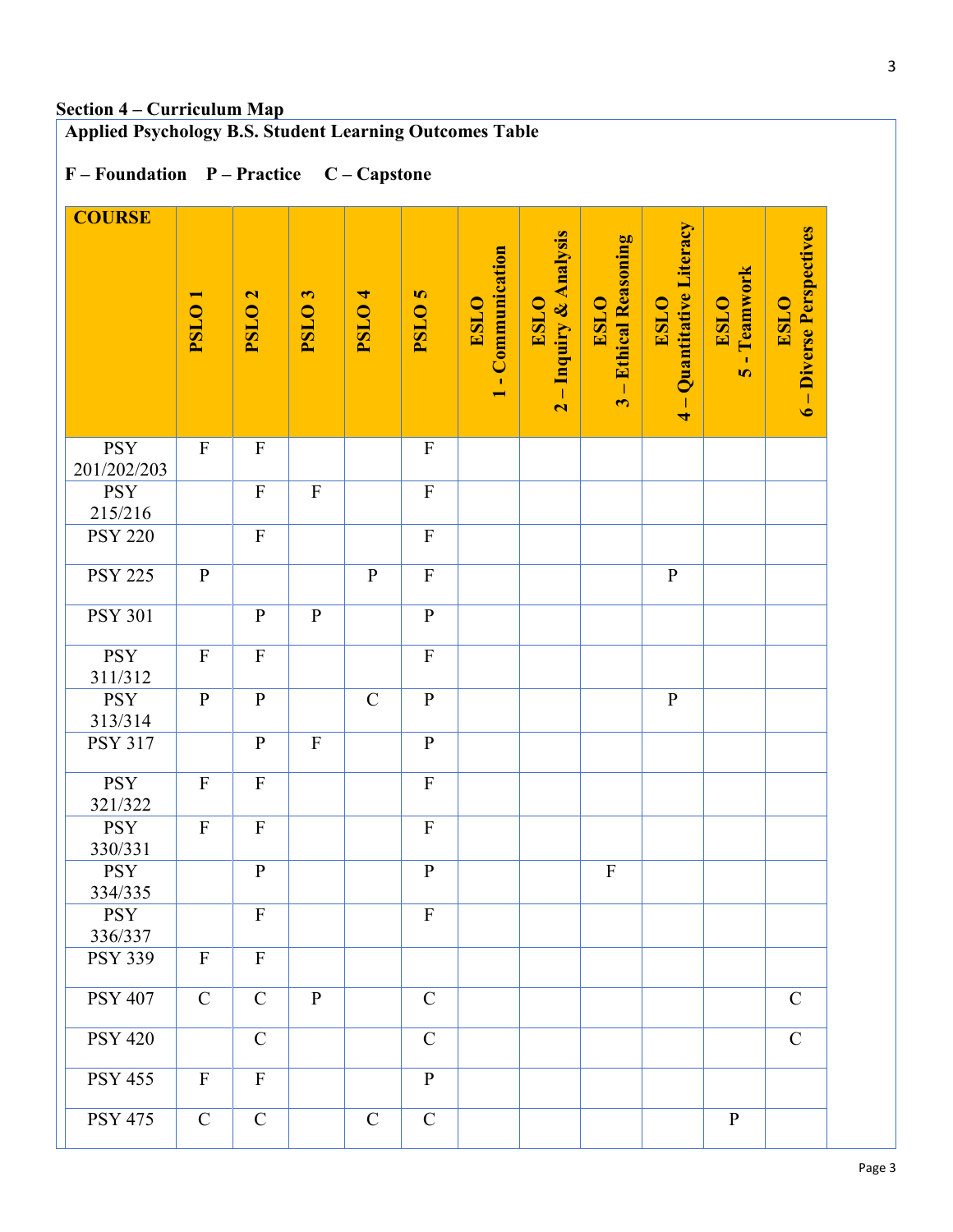# **Section 5 – Assessment Cycle**

|               | <b>Outcome</b> 2018-19       | 2019-20                      | 2020-21                      |
|---------------|------------------------------|------------------------------|------------------------------|
| <b>PSLO1</b>  |                              | Direct PSY 225               |                              |
|               |                              | Direct PSY 314               |                              |
|               |                              | <b>Indirect Student Exit</b> |                              |
|               |                              | Survey                       |                              |
| <b>PSLO 2</b> |                              |                              | Direct PSY 313               |
|               |                              |                              | Direct PSY 314               |
|               |                              |                              | <b>Indirect Student Exit</b> |
|               |                              |                              | Survey                       |
| <b>PSLO3</b>  |                              |                              |                              |
| <b>PSLO4</b>  |                              |                              |                              |
| <b>PSLO 5</b> |                              |                              |                              |
| <b>ESLO1</b>  |                              |                              |                              |
| <b>ESLO 2</b> |                              |                              |                              |
| <b>ESLO3</b>  |                              |                              |                              |
| <b>ESLO 4</b> | PSY 335 - KF; PM;            |                              |                              |
|               | Online                       |                              |                              |
|               | <b>Indirect Student Exit</b> |                              |                              |
|               | Survey                       |                              |                              |
| <b>ESLO 5</b> |                              | <b>PSY 475</b>               |                              |
|               |                              | <b>Indirect Student Exit</b> |                              |
|               |                              | Survey                       |                              |
| ESLO 6        |                              |                              | <b>PSY 331</b>               |
|               |                              |                              | <b>Indirect Student Exit</b> |
|               |                              |                              | Survey                       |

Going forward the Applied Psychology Program plans to following the Oregon Tech's 6-year ESLO assessment cycle, and 3-year PSLO cycle.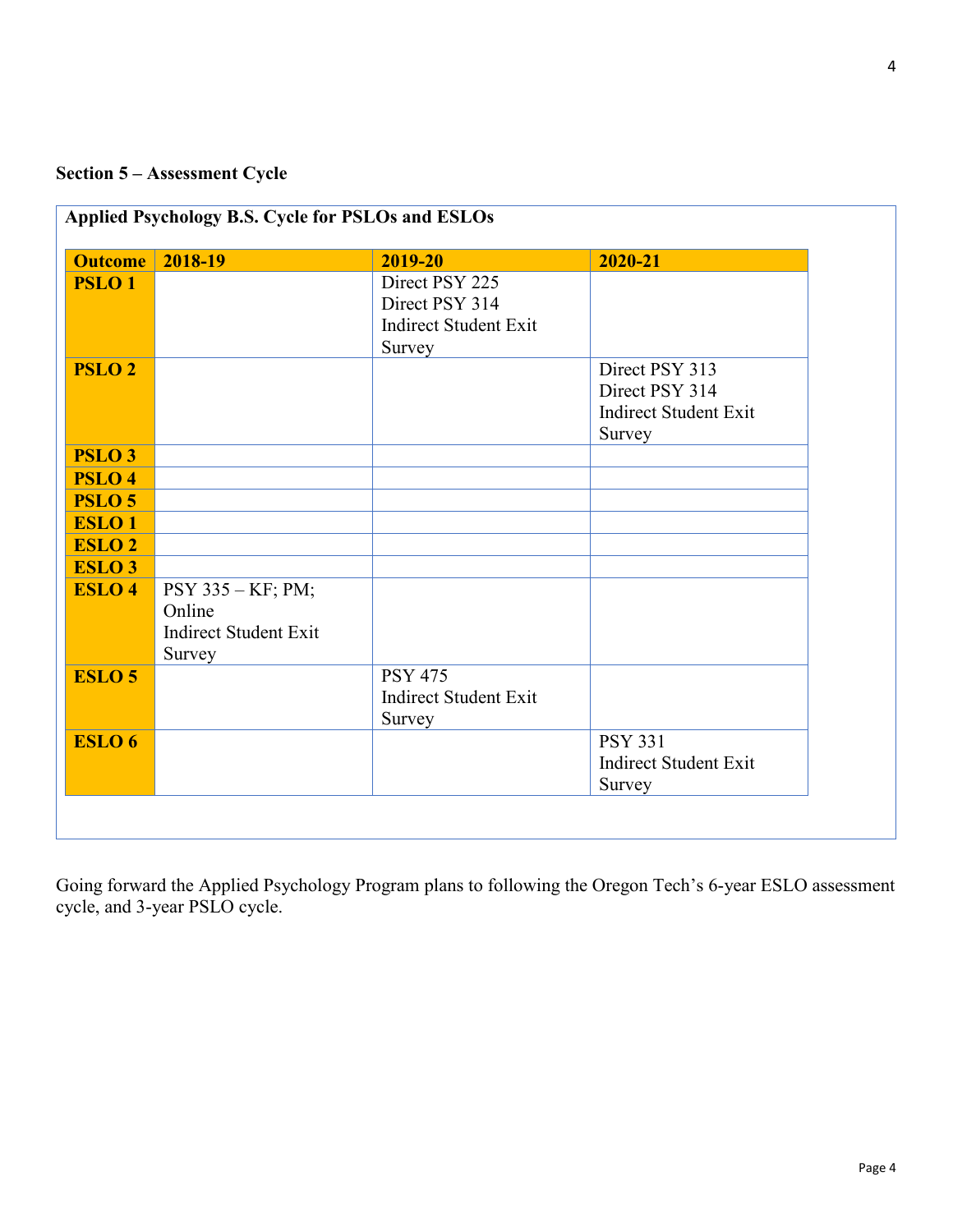#### **Section 6 – Assessment Activity**

- **Activity**: The activity being used for the direct measure of Ethical reasoning ESLO is a written assignment used in multiple PSY 335 (Behavior Modification) courses. This particular assignment asks students to make ethical decisions – supported by their knowledge in the field of psychology and behavior modification - in regards to hypothetical scenarios described in vignettes. These scenarios mimic real-world situations that many psychologists, and even our undergraduate students – may face if they pursue a career in psychology and/or applied behavior analysis. See Appendix for this assignment. The Student Exit Survey was also used to evaluate students' ESLOs.
- **Rubric:** The standard ESLO Rubric is being used to score these activities.
- **Sample**: Ten (10) artifacts were assessed. These equates to approximately 8% of Applied Psychology majors at OIT. PSY 335 is a popular course, and is required as part of the Applied Psychology major, so this course allowed us to access a representative sample of Applied Psychology majors, but the representativeness of this sample could be improved by increasing the sample size.
- **Reliability**: The Applied Psychology Assessment Coordinator, Dr. Carey Fitzgerald, assessed the 10 student artifacts described above. Dr. Fitzgerald assessed these artifacts by following the Ethical reasoning ESLO Rubric that was presented to him by administrators during the 2019 Convocation Assessment meetings.
- **Multiple Sites**: This activity/assignment was presented to students enrolled in PSY 335 at the Klamath Falls campus, the Portland-Metro campus, and Online. However, Dr. Fitzgerald could only access 10 artifacts from the PSY 335 course on the Klamath Falls campus. No assignments for the PSY 335 at Portland-Metro nor online could be found on Portfolium.
- **Performance Target**: The target performance level was 75%. This would equate to students earning 12/16, or a "3" (as per the ESLO Rubric), on each of the four aspects of Ethical Reasoning described in the rubric.
- **Performance Level:** The average score across the  $N = 10$  artifacts in PSY 335 was 71.25% ( $M = 11.4$ ) out of a total of 16 points). This is slightly under the goal of 75% (12/16), which indicates that our program has some room for improvement. However, the Student Exit Surveys indicate 50% of Applied Psychology students rated their proficiency in ethical reasoning as "highly proficient," and the other 50% rated themselves as "proficient." When asked "How much has your experience at Oregon Tech contributed to your knowledge, skills, and personal development in these areas?" 62.5% of students stated "Very Much", and 25% stated "Quite a bit."
- **Faculty Discussion:** Applied Psychology faculty plan to discuss these numbers during our next program meeting.
- **Interpretation**: The data imply there is room for improvement in our curriculum, but the majority of our sample seems to be confident in the knowledge and skills they are developing at OIT.

### **Section 7 – Data-driven Action Plans: Changes Resulting from Assessment**

Action Driver: The average assessment score was slightly below the Performance Target.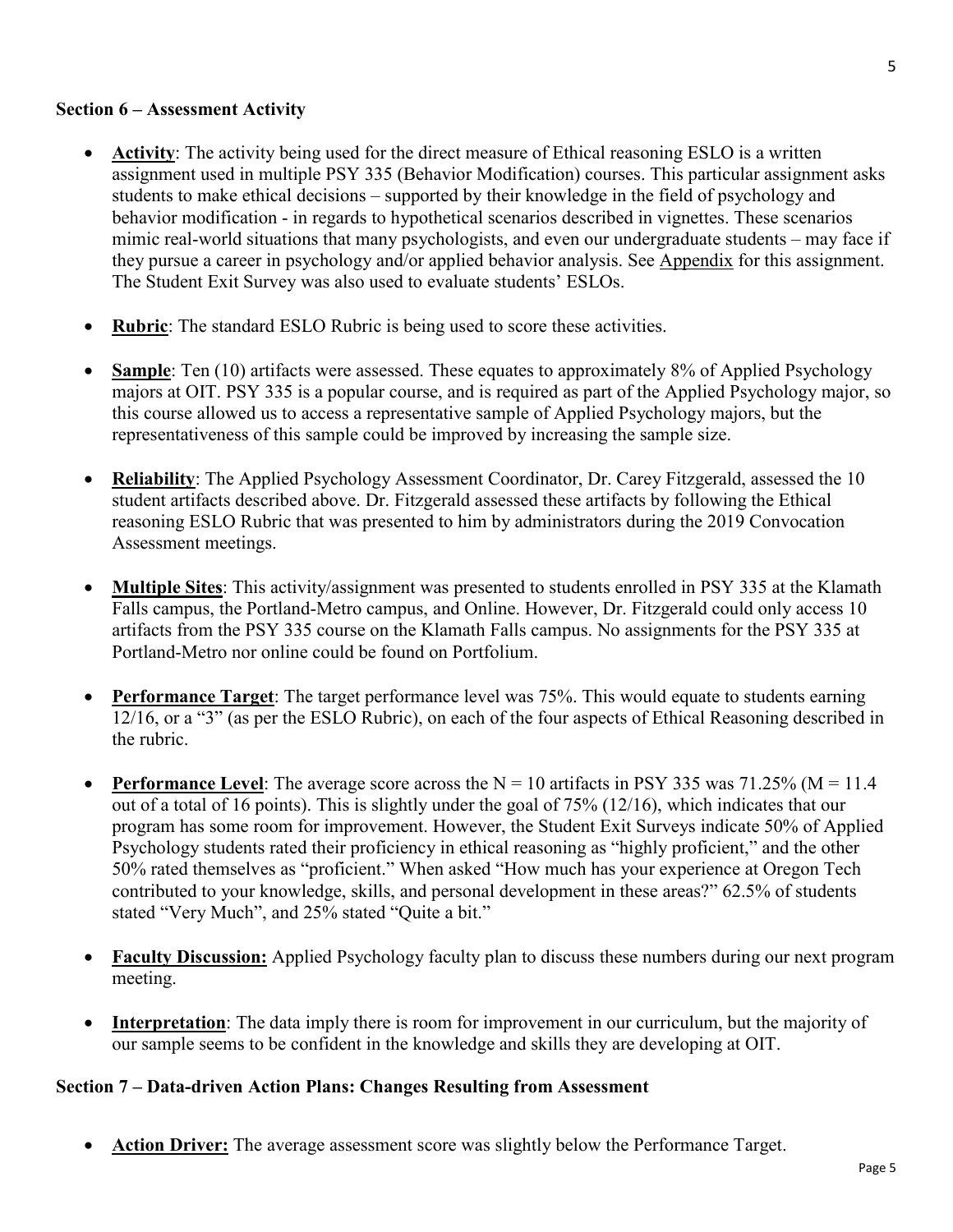- **Action Specifics:** While PSY 335 (Behavior Modification) is a fitting and adequate course in which to assess Ethical Reasoning, this ESLO could also be assessed in the PSY 313/314 (Research Methods I and II) courses as a means of assessing other aspects of Ethical Reasoning in Psychology. It is possible that some of the students who completed the Ethical Reasoning ESLO in PSY 335 may be less passionate about the subject of behavior modification, and may be more apt to think critically about ethical reasoning in a difference psychology course – such as being able to reflect on and discuss ethical decision-making in regards to scientifically studying human subjects.
- **Accountability:** Dr. Fitzgerald will begin incorporating his PSY 313 and PSY 314 courses in Future assessments.
- **Planning and Budgeting:** No financial resources are needed for these changes.
- **Improvements in Assessment Process:** Psychology is a diverse area of study. Therefore, we may need to improve the assessment of the Applied Psychology program by using multiple different courses as a means of gaining more accurate well-rounded data regarding our majors.
- **Reassessment:** This outcome will be reassessed by continuing the 6-year ESLO cycle, but with more courses being utilized each quarter to measure each ESLO.

## **Section 8 – Closing the Loop: Evidence of Improvement in Student Learning.**

Plans for Improvement**: We will incorporate** more PSY courses into the ESLO Assessment – specifically, Research Methods I and II (PSY 313/314) – as a means of illustrating the various aspects of Ethical Reasoning in psychology. Applied psychology faculty can also provide students with additional training throughout the curriculum, such as in Basic Counseling (PSY 301), about making ethical decisions across a wide range of situations (both in psychological science and applied practice) throughout their career.

Applied psychology faculty can also become more educated about all Ethical Reasoning criteria in order to infuse training and feedback about proficiency in these areas (such as by providing students with feedback directly from the Ethical Reasoning rubric) into all other relevant courses.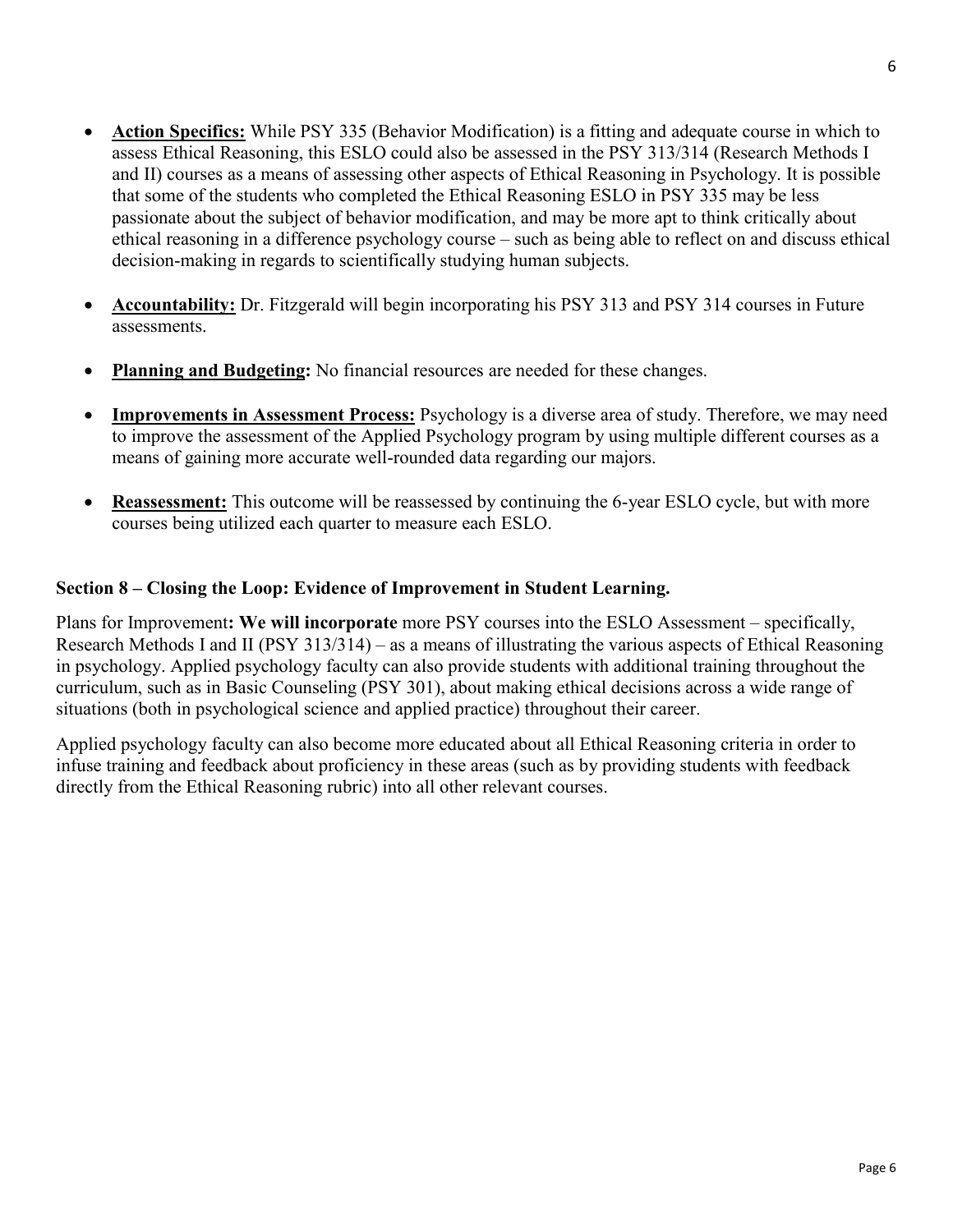#### APPENDIX

#### **PSY 335 – Ethics Assignment – 2019 Winter**

*Instructions*: Complete the items below by reading the item and entering your answer where it says (ANSWER HERE). This assignment will require you to have the Behavior Analysis Certification Board (BACB) Ethics Code, which is either included in the assignment link in Blackboard or available at [https://www.bacb.com/ethics/ethics-code/.](https://www.bacb.com/ethics/ethics-code/) Please be concise but thorough when responding (i.e., give all the necessary information but as little extraneous information as possible).

#### *Overview Items*

Identify what the BACB is (1 point), and give three reasons that this entity has created a professional ethics code. That is, why do they have a vested interest in the ethical behavior of behavior analysts?

Identify why a governing or credentialing body is necessary for any profession including behavior analysis. Additionally, what are the benefits of credentialing people in a profession.

#### *Application Items*

*Instructions:* For the vignettes/items below, each response will require (1) identification of the most applicable ethical issues and cite the relevant part of the BACB Ethics Code (e.g., 2.01 – Accepting Clients). Then discuss at least three factors that contribute to your ethical reasoning regarding the vignette. Lastly, state the ethical decision you would make, and why, given your application of the BACB Ethics Code and your ethical decision making with only the information provided in the vignette.

- 1. A behavior analyst has been providing services to a 5-year-old client and their family for 2 months (one, one-hour appointment per week). The behavior analyst is told by a client that they are also seeing an occupational therapist for sensory-based therapy to decrease their child's problem behavior (e.g., aggression). The behavior analyst reviews the literature on sensory-based therapies for the types of problem behavior their client engages in but finds no empirical support. The behavior analyst now observes the client's child to engage in more aggression, and to run away when anyone tries to put the weighted vest on them. The behavior analyst expresses concern to the client's primary caregiver, who indicates that they are unwilling to discontinue the sensory-based treatment. While the behavior analyst will continue to not use the weighted vest during their appointment, the behavior analyst is now considering whether or not to continue working with this client.
- 2. A behavior analyst has started a new clinic to work with children diagnosed with autism spectrum disorder (ASD). The behavior analyst is providing therapy that is based in behavioral science and empirical support, and clients are making consistent progress toward treatment goals. The behavior analyst wants to provide services to more clients that may benefit from the clinic, and begins posting videos to Facebook and YouTube educating viewers about the science of applied behavior analysis and the empirical support for its use in the treatment of behaviors associated with ASD. Parents for the clinic clients begin noticing these videos and offer to participate in future videos. They offer to talk about their